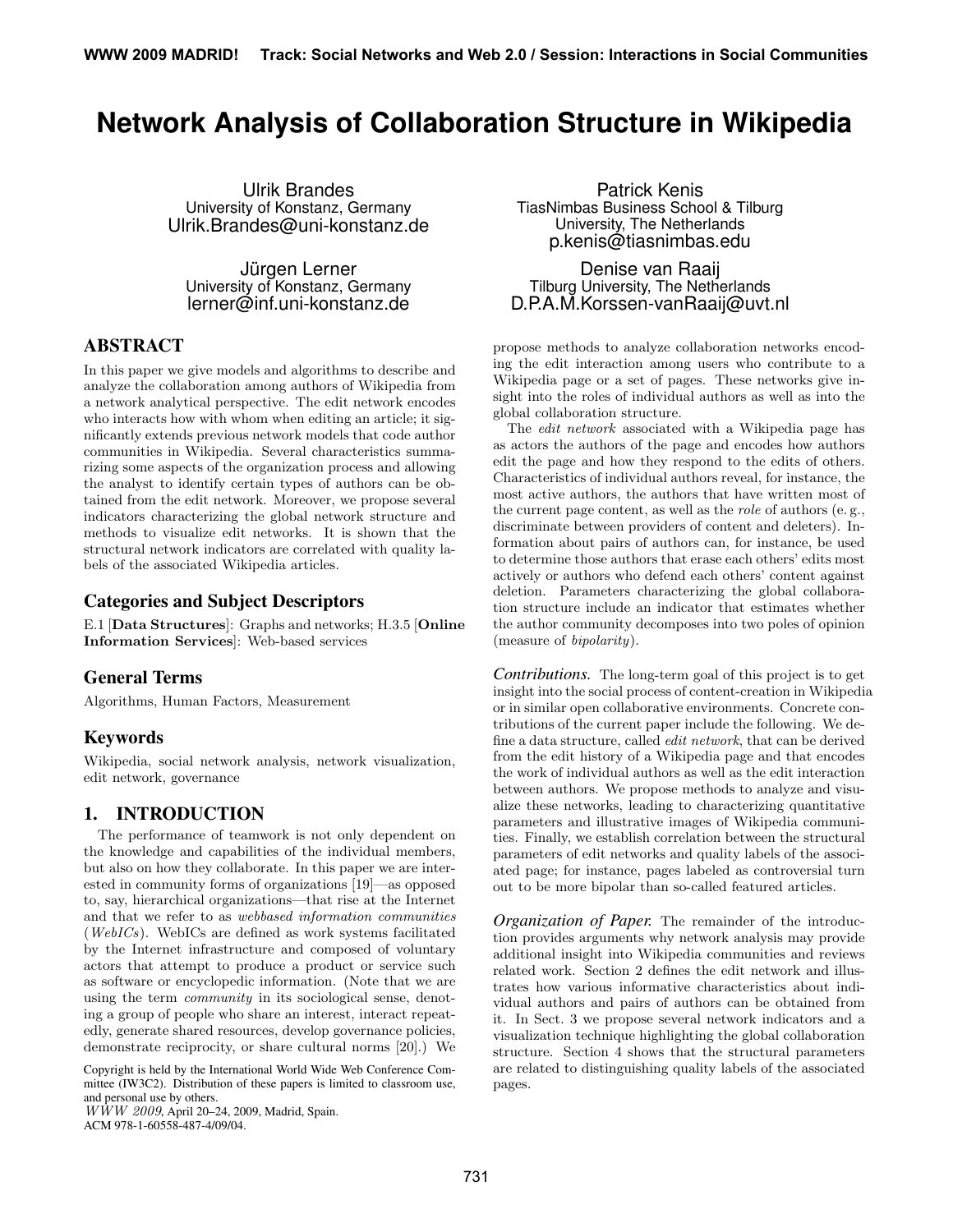## 1.1 Network Structure Matters

In this section we briefly argue why we look at structural (network) features of Wikipedia communities, rather than just at their attributes. Section 1.1.1 shortly reviews general articles from the organizational science literature and Sect. 1.1.2 illustrates by means of examples that different Wikipedia pages can yield edit networks of strikingly different structure.

#### *1.1.1 Background from Organizational Science*

As a co-evolution of the network society [8], work systems are more often organized in an informal way [9], as opposed to, say, hierarchical organizations. Flows and linkages between actors characterize these network forms of organizations [16], and it is exactly these linkages that constitute the bulk of organizational activity [17]. Hence, if we want to better understand network forms of organizations, we must consider their structural features. Former research on inter organizational networks has demonstrated that a network's structure relates to outcome quality (e.g., [22, 23]), and that a network analytical perspective has the potential to complement insights derived from attribute data (e. g., knowledge).



Figure 1: The edit network associated with the page on Telephone tapping. Nodes correspond to authors of the page and edges encode negative interaction describing undoing each others' edits. Size of nodes is proportional to author activity, dark authors are deleters, bright authors mostly add and restore text, high nodes mostly revise others, and broad nodes mostly get revised. These and other characteristics are defined in Sect. 2. This network has a very high bipolarity, thus decomposes into two groups that mutually undo the edits of the other group (see Sect. 3).

#### *1.1.2 Examples of Edit Networks*

We illustrate here by means of examples that the structure of edit networks can be very descriptive of how work gets done in different Wikipedia author communities. Most edges of the edit network encode negative relationships describing who erases the edits of whom. We emphasize that it is indeed important to know about the structure of these interactions and not just their frequency or magnitude. To illustrate this claim, we compare two edit networks computed from the page on Telephone tapping, which is rated by Wikipedia editors as a controversial page, and from the page on Tropical Storm Alberto (2006), which is rated as a featured article. The two networks are visualized by the algorithm described in Sect. 3.2. Nodes represent authors and edges represent negative interaction where one of the connected authors undoes the edits of the other.

Figure 1 shows that the network associated with Telephone tapping can be partitioned into two groups such that authors are much more likely to undo edits from members of the other group than from members of their own group (an indicator assessing this property is called bipolarity and is defined in Sect. 3.1). This makes it very plausible that authors in the two groups mutually disagree with the opinion of the other group and therefore erase their edits. In addition, the two groups have very different characteristics. The group on the left-hand side consists mostly of users that delete text. In contrast, the authors on the right-hand side mostly add new text or restore previously deleted text (another difference is illustrated in Fig. 3).

In contrast, the network associated with Tropical Storm Alberto (2006), visualized by the same algorithm and shown in Fig. 2, does not decompose into poles of opinion. Since the page is not static and does not grow indefinitely, many of the edits delete text written by others; however, these deletions do not follow such a strict pattern as in Fig. 1. Seen from a different angle, the undo-operations in Fig. 2 do not seem to be targeted against a certain group of authors, as it seems to be the case in Fig. 1.



Figure 2: The edit network associated with the page Tropical Storm Alberto (2006) has a very low bipolarity. The edit interaction does not reveal distinct groups having contradicting opinions.

# 1.2 Related Work

#### *1.2.1 Research on Wikipedia*

The popularity of Wikipedia together with the free availability of its complete database has made Wikipedia a popular topic in academic research. Here we can only refer to a few of the papers that are most related to our work.

Early work on visualizing the history of Wikipedia articles includes the history flow visualization [26] that shows how sentences, labeled by the authors who have written them, persist over time, or get deleted at later revisions. Applying this approach at a later time [27] showed that the history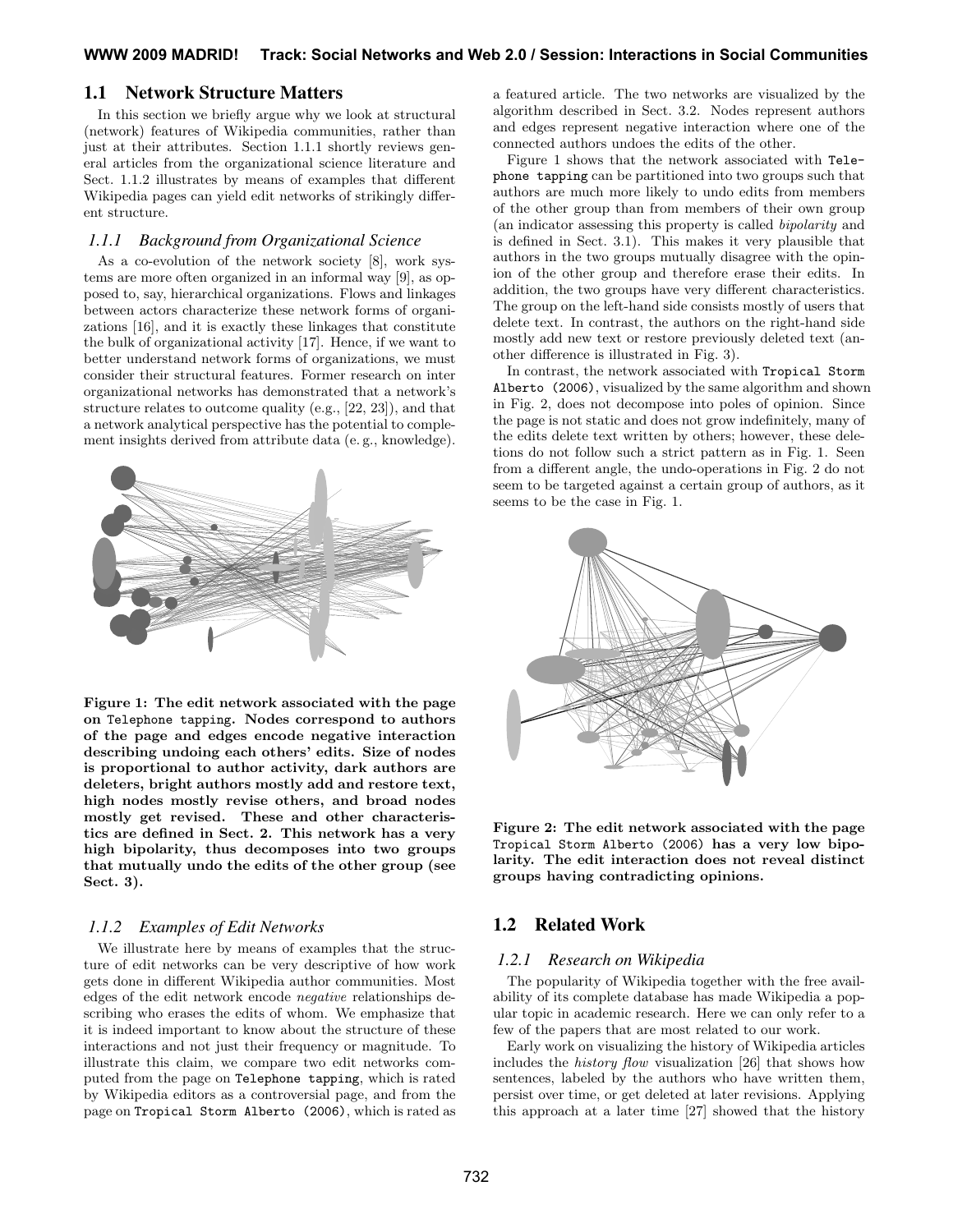flow visualization reaches its limitations due to the enormous number of edits on some pages. Moreover, it does not show who deletes text written by whom.

The revision history of Wikipedia articles has been used to answer various research questions. Kittur et al. [14] found that the percentage of edits made by elite users (i. e., users with the highest number of edits) is declining over time but also that elite users change on average more words than common users and are more likely to add rather than delete content. To develop a reputation system for Wikipedia, Adler and de Alfaro [1] considered not only how many words authors add to a page, but also how long these words persist on the page. To estimate the impact of vandalism (among others), Priedhorsky et al. [21] went one step further by taking into account the number of times that a particular edit has been viewed. Vuong et al. [28] estimated the controversy-level of articles and authors by considering the network connecting authors to the articles they edit (in contrast to our paper which codes the author-author network associated with one or several pages).

Other research that more explicitly considered the authorauthor network includes the following. Kittur, Suh et al. [15, 24] constructed a network of authors, where an edge  $(u, v)$ indicates that  $u$  reverted a version submitted by  $v$ . These edges are interpreted as negative relationships between users and the networks are drawn with a force-directed layout algorithm that let heavily connected users repulse each other. A similar network has been built by coding repeated immediate revisions (not just reverts) between users [6]. In contrast to the present work, these three papers do not consider who deletes how much of whose edits or who restores whose edits deleted by whom. However, as will be demonstrated in our paper, it is exactly this information that enables us to characterize individual authors and groups of authors.

#### *1.2.2 Network Analysis and Visualization*

The bipolarity indicator (compare Sect. 3.1.1) has originally been defined to assess whether political conflict networks decompose into two opposing groups and to visualize conflict networks that have high bipolarity [4]. Later, this layout algorithm has been generalized to deal with other than just bipolar conflict structures [6, 7]. The visualization algorithm given in our paper (see Sect. 3.2) is essentially the one from the two last-mentioned papers. However, coping with the highly skewed distribution of edge weights, the preprocessing step from Sect. 3.1.2 yields significantly improved layouts.

Network analysis has been applied [25, 11] to identify types or roles of users in question-and-answer environments such as Usenet groups. Likewise, the attributes defined in Sect. 2.2 reveal user roles in environments such as Wikipedia, where users are co-authoring documents.

#### *1.2.3 Algorithms for Text-Comparison*

For constructing the edit network we repeatedly have to determine changes between two versions of a page. Detecting common sub-parts and differences between texts is a well-studied problem, see e. g., [13, 12, 18]. Here we make use of algorithms given in [13] and [18] but adapt them in a way that moving large parts of the text to a different place is not treated as massive change. Furthermore, so-called reverts are handled in a different manner, see Sect. 2.4.

# 2. THE EDIT NETWORK

In a nutshell, the edit network associated with a Wikipedia page  $p$  has as nodes the authors of  $p$  and encodes how authors contributed to p and how authors interacted with each other while editing  $p$ . This information is computed from the complete history of  $p$ , i.e., from the sequence of its revisions, by determining which part of the text has been added, has been deleted, or remained unchanged when going from one version of the page to the next. Since a description of the full details of how texts are transcoded is rather tedious, we first describe precisely what information is encoded in the edit network. We clarify in Sect. 2.4 how we handle reverts, duplicated text, and text that has been moved to a different location on the page. For space limitations we do not present an exhaustive description of the text processing algorithm.

## 2.1 Network Model

The *edit network* associated with a Wikipedia page  $p$  is a tuple  $G = (V, E, A)$ , whose components are defined as follows.

- 1. The nodes V of the graph  $(V, E)$  correspond to the authors that have done at least one revision on p.
- 2. The directed edges  $E \subseteq V \times V$  of the graph  $(V, E)$  encode the edit interaction among authors. A particular pair of authors  $(u, v) \in V \times V$  is in E, if u performed one of the following three actions with respect to  $v$ .
	- (a)  $u$  deletes text that has been written by  $v$ ;
	- (b) u undeletes text that has been deleted by  $v$  (and written by a potentially different author  $w$ ;
	- (c) u restores text that has been written by  $v$  (and deleted by a potentially different author  $w$ ).

Since authors may as well revise text written by themselves, loops, i. e., edges connecting an author with herself, are allowed.

3. A is a set of weighted attributes on nodes and edges, explained in Sect. 2.2.

## 2.2 Attributes on Nodes and Edges

The weighted attributes on nodes and edges encode how much text users add, delete, or restore. Furthermore, in case of deletion we keep track of who has previously written the text and in case of restoration we keep track of both, the original author and the deleter of the restored text. By combining these attributes, we can get deep insight into the various roles that users play when editing, as well as into relations between users, see Sect. 2.2.2. The amount of text added, deleted, or restored is measured by the number of words.

We will also keep track of the timepoint when edit actions occur by indexing attributes with the revision number. In the following we assume that the history of a given page is a sequence of revisions  $R = (r_1, \ldots, r_N)$ , ordered by increasing timestamps  $1, \ldots, N$ .

#### *2.2.1 Basic Attributes*

Basic attributes are those that have to be computed by the network construction algorithm; others can be derived from these, see Sect. 2.2.2.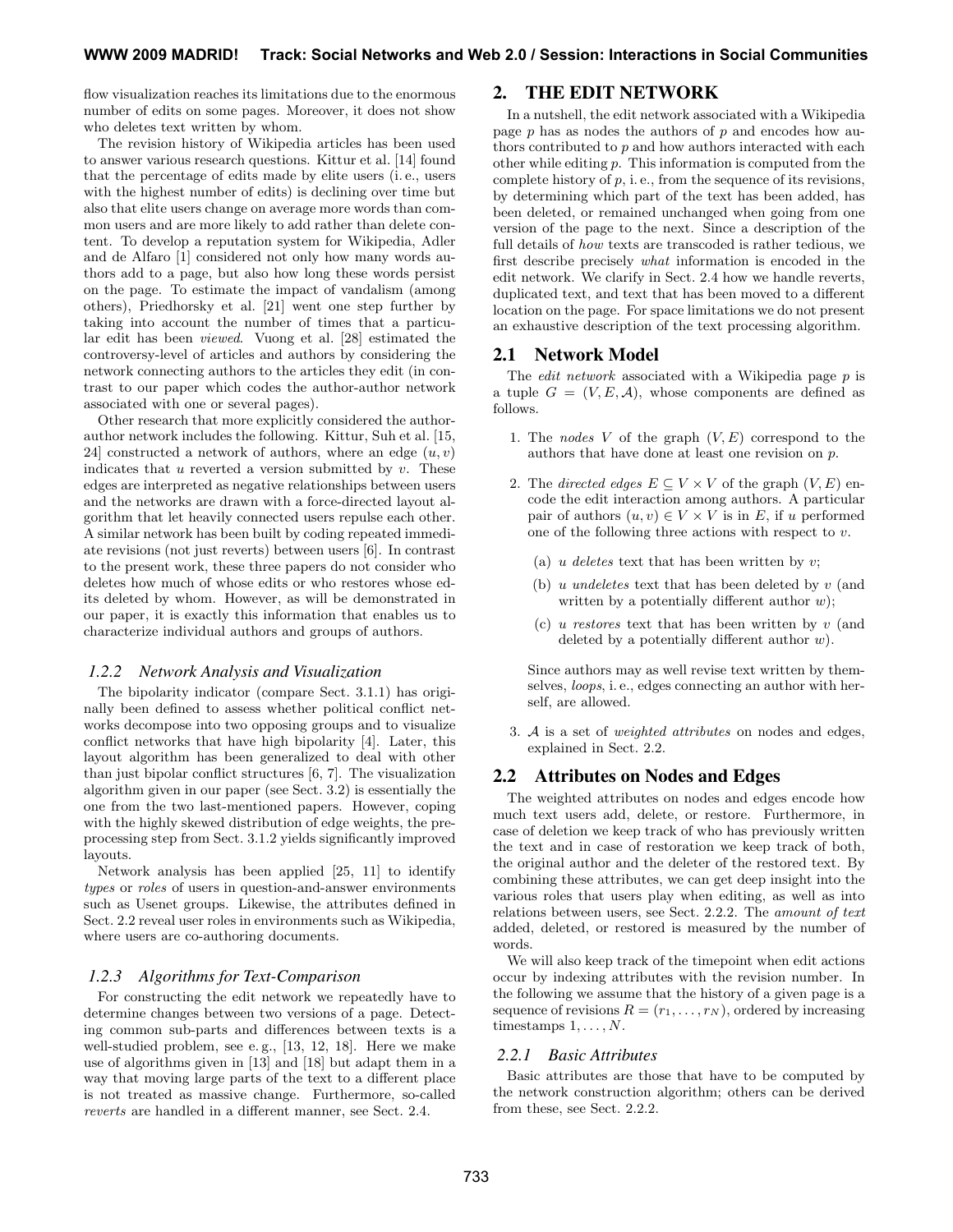*Attributes on edges.* For each timepoint  $i \in \{1, ..., N\}$ and each pair of authors  $(u, v) \in V \times V$ ,

- delete<sub>i</sub> $(u, v)$  denotes the number of words deleted by  $u$  in revision  $r_i$  and written by  $v$  at earlier timepoints  $j (j < i);$
- undelete<sub>i</sub> $(u, v)$  denotes the number of words restored by u in revision  $r_i$ , deleted by v at timepoints  $j$  ( $j$  <  $i)$ , and written by a potentially different author  $w$  at timepoints  $\ell$  ( $\ell < j < i$ );
- restore $i(u, v)$  denotes the number of words restored by u in revision  $r_i$ , written by v at timepoints  $j$  ( $j$  <  $i)$ , and deleted by a potentially different author  $w$  at time points  $\ell$  ( $j < \ell < i$ ).

Note that delete<sub>i</sub> $(u, v)$ , undelete<sub>i</sub> $(u, v)$ , and restore<sub>i</sub> $(u, v)$ are equal to zero, if u is not the author of revision  $r_i$ .

*Attributes on nodes.* For each timepoint  $i \in \{1, \ldots, N\}$ and each author  $u \in V$ ,

- $\text{add}_i(u)$  denotes the number of words that are added by  $u$  at time  $i$ ;
- authorship<sub>i</sub> $(u)$  denotes the number of words in revision  $r_i$  that have been authored by u, i.e., all words that have been added to the text by  $u$  in a revision  $j \leq i$  and that are still there in  $r_i$ .

If u is not the author of  $r_i$ , then  $\text{add}_i(u)$  equals zero. Note however, that even in this case  $\texttt{authorship}_i(u)$  might be bigger than zero. It always holds that  $\mathtt{add}_i(u) \leq \mathtt{authorship}_i(u)$ since, at time  $i, u$  is the author of at least those words that she added in  $r_i$  and it holds that **authorship**<sub>i</sub> $(u) \leq$  $\sum_{j=1}^{i} \mathtt{add}_{j}(u)$  since, at time i, u can only be the author of those words that she added before or at the i'th revision.

#### *2.2.2 Derived Attributes*

Starting from the basic attributes we can define a number of other attributes that characterize pairs of authors (dyadic variables, defined on edges) or single authors (monadic variables, defined on nodes). In this section we define these attributes and describe how they are interpreted.

*Attributes on edges.* Summing values over all timepoints yields three weight functions for edges  $(u, v) \in E$ , that are given by

$$
\mathtt{delete}(u,v) \enskip = \enskip \sum_{i=1}^N \mathtt{delete}_i(u,v) \enskip ,
$$

and undelete $(u, v)$  and restore $(u, v)$  by similar formulas.

Large values of the weights delete $(u, v)$  and undelete $(u, v)$ imply a *negative* relationship from  $u$  to  $v$ . Indeed, if  $u$  deletes a lot of text written by  $v$ , then  $u$  apparently disagrees with  $v$ 's contributions to the article. Similarly, if u undeletes a lot of text that has been previously deleted by  $v$ , then  $u$ disagrees with v removing this text from the article. On the other hand, large values of the weight  $\mathtt{restore}(u, v)$  imply a *positive* relationship from  $u$  to  $v$ , since  $u$  defends  $v$ 's contributions against deletion.

The sum over the two negative relations, denoted by

$$
\mathtt{revise}(u,v) = \mathtt{delete}(u,v) + \mathtt{undelete}(u,v)~~,
$$

encodes how much  $u$  undoes  $v$ 's edits. It is interpreted as a measure of how strongly u *disagrees* with v. Similarly, restore $(u, v)$  is interpreted as a measure of how strongly u agrees with v.

*Attributes on nodes.* Summing the delete and restore weights of all edges starting from one author  $u$  give measures of how many words u deletes, respectively restores. Note that it is unnecessary to count the number of undeleted words, since this count is equal to the number of restored words.

$$
\begin{array}{lcl} \texttt{delete}_i(u) & = & \displaystyle \sum_{v \in V} \texttt{delete}_i(u,v) \, \ ; \\ \\ \texttt{restore}_i(u) & = & \displaystyle \sum_{v \in V} \texttt{restore}_i(u,v) = \sum_{v \in V} \texttt{undelete}_i(u,v) \end{array}
$$

Summing the attributes add, delete, and restore over all timepoints  $i = 1, \ldots, N$  defines attributes that summarize the editing-work of the respective author, given by

$$
\mathtt{add}(u) \enskip = \enskip \sum_{i=1}^N \mathtt{add}_i(u)
$$

and delete(u) and  $\texttt{restore}(u)$  by similar formulas. The attributes  $add(u)$ , delete $(u)$ , and restore $(u)$  characterize u's role as being a provider of new content, someone who removes content, or someone who defends content from being removed.

At the last timepoint N it holds that  $\text{authorship}_{N} (u) \leq$  $add(u)$ , since u can only be author of those words that she added. Normally **authorship** $_N(u)$  will be smaller than  $add(u)$ , since many words written by u might be deleted afterwards. An example highlighting the value of  $\texttt{authorship}_N (u)$ (i. e., the amount of text authored in the current revision) is shown in Fig. 3.

A measure of involvement of authors in the Wikipedia article they edit is given by the sum

$$
\mathtt{activity}(u) = \mathtt{add}(u) + \mathtt{delete}(u) + \mathtt{restore}(u),
$$

called the edit activity of author u. It is the number of words that u touched by adding, deleting, or restoring them. In the network images (e. g., Fig. 1) we visualize the activity of authors by the area size of the node, so that the most active editors correspond to the largest nodes.

A further characterization of how an author u contributes to a page is given by the difference

$$
\mathtt{netadded}(u) = \mathtt{add}(u) + \mathtt{restore}(u) - \mathtt{delete}(u)~~,
$$

called the net-amount of added words. It is the number of words by which  $u$  increased the length of the text. If ne $tadded(u)$  is positive, then  $u$ 's intention was apparently either to increase the text by adding new words or prevent it from being shortened by restoring deleted text. If ne $tadded(u)$  is negative, then u's intention was apparently to decrease the length of the text by deleting parts of it. The absolute value of netadded is always bounded by activity. Thus, for any author with non-zero activity, the ratio

 ${\tt net added ratio}(u) = {\tt net added}(u)/{\tt activity}(u)$ 

lies between minus one and plus one. If netaddedratio( $u$ ) = −1, then u dedicates all her activity to deletion of text and if netaddedratio(u) = 1, then u dedicates all her activity to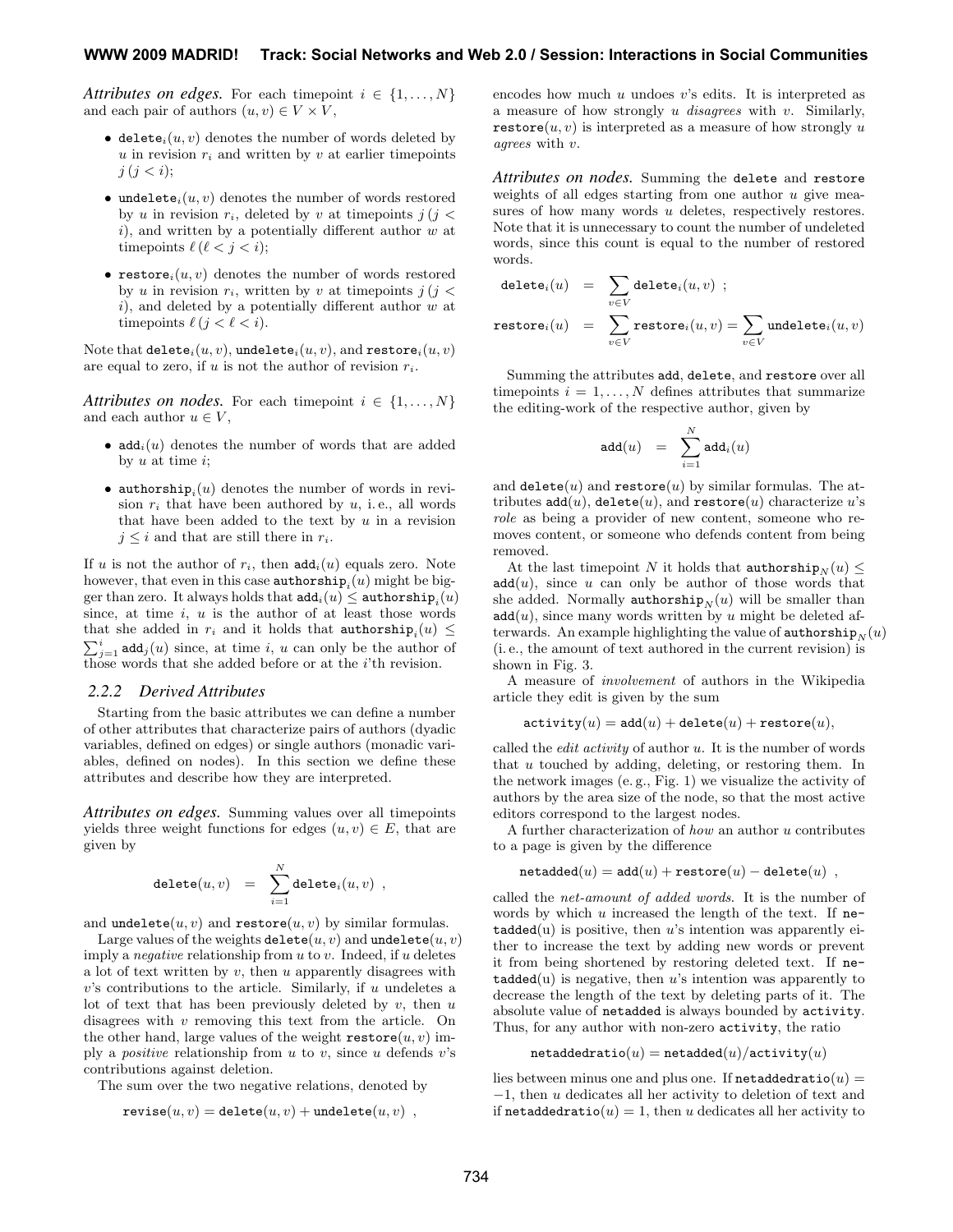either adding or restoring text. In the network images (e. g., Fig. 1) the color indicates the netaddedratio of authors. If an author mostly deletes text, then she is shown as a dark node if an author mostly adds or restores text, then she is shown bright and if netaddedratio is close to zero, the node's brightness is in between.

We call the value

$$
\mathtt{revisor}(u) = \sum_{v \in V} \mathtt{revise}(u, v)
$$

 $(i.e., u's weighted out-degree with respect to the **rewise** re$ lation) u's degree as a revisor. It is the number of words that u deletes after they have been added, or restores after they have been deleted, i. e., it is a measure that characterizes the undo-activity of u. Similarly,

$$
\mathtt{revised}(u) = \sum_{v \in V} \mathtt{rewise}(v, u)
$$

(i. e., u's weighted in-degree with respect to the revise relation) is called u's degree as being revised. It is a measure of how much  $u$ 's edits are undone later. It holds that both,  $revisor(u)$  and  $revised(u)$ , are bounded from above by activity(u). Actors with revisor  $\approx$  activity show a reactive behavior, since they dedicate most of their activity to undo changes made by others. In contrast, actors with revised  $\approx$  activity are those that do not succeed in making their edits permanent, as these are mostly undone afterwards. In the network images (e. g., Fig. 1) the ratio revisor divided by revised is proportional to the height/width ratio of the ellipses, so that authors that mostly revise others and are not much revised themselves are high and narrow. The computation of the coordinates of nodes (i. e., the layout of the network) is detailed in Sect. 3.2.

#### 2.3 Edit Networks of Several Pages

A straightforward way to compute the edit network of several pages—possible having related topics—is to process the individual pages separately, take the union of the author sets, and add up the attribute functions. However, in some cases a different strategy is preferable.

As a matter of fact, some Wikipedia pages grow very large and some of their content, describing certain subtopics, is turned into a page of its own. When processing pages separately we would treat this as a massive deletion of text in the former page and addition of newly created text in the latter page which obviously ignores the fact that the text has just been moved. A better way to handle a set of pages that emerged out of a common page is to consider the concatenation of text, i. e., do the analysis as if the pages had never been split. By the conventions we make in Sect. 2.4 the order of the text does not matter and, therefore, splitting a page into two would not be treated as a massive change.

In general, sets of related pages could be identified by looking for pages strongly referencing each other, pages that have a strong author-overlap (see [5]), or pages that are members of the same categories. The edit network associated with such a set of related pages would then represent the collaboration structure of a topic in Wikipedia.

#### 2.4 Text-Processing Conventions

In this section we describe the conventions that we adopt when processing the text, especially how to treat duplicated text, text that is cut and pasted to a different location, and edits that are reverts.

| Table 1: Example of four revisions on a page. Greek |  |
|-----------------------------------------------------|--|
| letters stand for words.                            |  |

| author  | text                                      | authorship of words                           |
|---------|-------------------------------------------|-----------------------------------------------|
| Alice   | $\alpha$ $\beta$ .                        | $A(\alpha \beta)$                             |
| Bob     | $\alpha \beta$ . $\alpha \gamma \delta$ . | $A(\alpha \beta)$ , $B(\alpha \gamma \delta)$ |
| Charlie | $\alpha \delta$ . $\gamma \beta$ .        | $B(\alpha \delta), C(\gamma), A(\beta)$       |
| Alice   | $\alpha \beta$ . $\alpha \gamma \delta$ . | $A(\alpha \beta), B(\alpha \gamma \delta)$    |

We consider the granularity of authorship on the word level, i. e., each word has exactly one author and different words may have different authors.

The main point to clarify is whether the ordering of words is taken into account and how to treat duplicated text. Considering the ordering of words has an obvious disadvantage in the context of Wikipedia pages: if an author restructures the page by cutting and pasting large parts of the text to different places, then we would count this as massive deletion of text and addition of newly created text. On the other hand, if we modeled the whole text as an unordered set of words, it would be impossible to determine authorship of duplicated words. (Accounting all instances of a word to the first author who has written it would also be a misinterpretation.) To overcome this dilemma, we propose to make use of the fact that words are assembled to sentences and we make here the assumption that one sentence represents one statement, gives one fact, or makes one claim. More precisely, we will model the whole text as an unordered set of sentences, which in turn are modeled as ordered lists of words. In particular, moving a complete sentence to another position, duplicating a complete sentence, or deleting a duplicated sentence is not considered as a change. Note however, that two words within the same sentence might have different authors. For instance, if an author changes a sentence partially by adding some words to it, she becomes only the author of the newly added words.

Punctuation and capitalization is used only to determine the boundaries of sentences. Once the text has been split into sentences, punctuation and capitalization is ignored.

The last point we have to consider is that many edits on Wikipedia pages are so-called reverts, i. e., edits that set back the page to an earlier version. For instance, if a user  $u$ deletes the whole content of a page in revision  $i$  and another user v restores it in revision  $i+1$  to the version  $i-1$ , it would not be reasonable to credit  $v$  as the author of the whole text (actually, she has not written it and might be completely ignorant of the topic). Rather, we set back the authorship of all words as it has been assigned in revision  $i-1$  and just keep track of the fact that v undeletes a lot of text deleted by  $u$ .

Table 1 gives an example of four revisions and the resulting authorship of words as determined by the conventions listed above. In this example Greek letters stand for words and periods delimit sentences. Note that the third revision is interpreted in the way that Charlie interchanged the first and second sentence, deleted  $\gamma$  in sentence  $\alpha \gamma \delta$ , and changed the word  $\alpha$  in sentence  $\alpha \beta$  to  $\gamma$ . The interchange of the two sentences is established by the fact that sentence  $\alpha \gamma \delta$  and sentence  $\alpha \delta$  have a common subsequence of length two and are, therefore, the most similar pair of sentences. After the third revision, Charlie is the author of  $\gamma$ , Alice is the au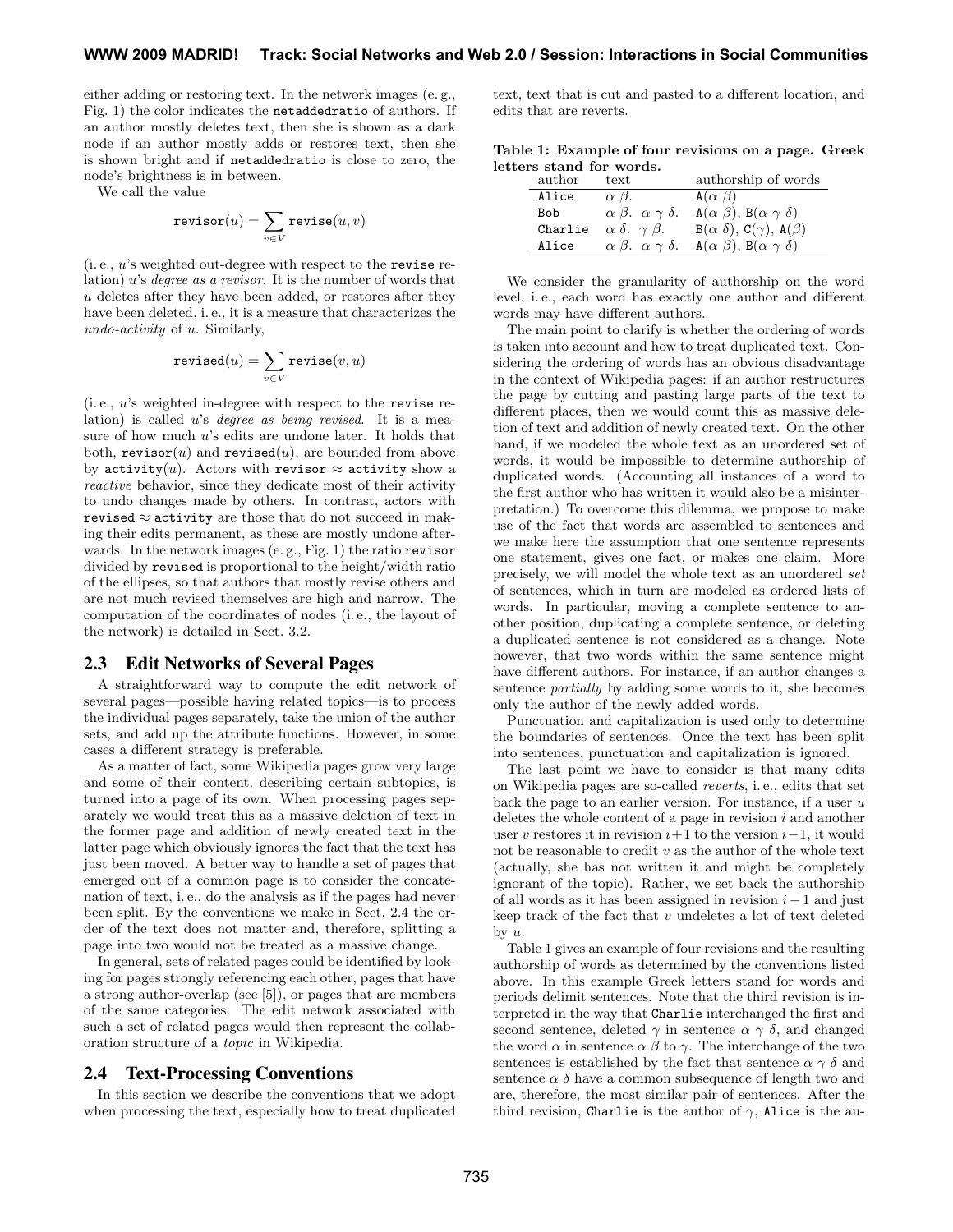thor of  $\beta$ , and Bob is the author of  $\alpha$  and  $\delta$ . Furthermore, it is accounted that Charlie deleted one word of Alice (namely the  $\alpha$  from  $\alpha$   $\beta$ ), deleted one word of Bob (namely the  $\gamma$  from  $\alpha \gamma \delta$ , and added the  $\gamma$  in sentence  $\gamma \beta$ . The forth revision is a revert that makes Charlie's changes undone. Therefore, Alice deleted Charlie's  $\gamma$ , restored her own  $\alpha$ , and restored Bob's  $\gamma$ , setting undelete(Alice, Charlie) = 2.

# 3. ANALYSIS AND VISUALIZATION

Naturally, the edit network can be analyzed with any method from social network analysis (see e. g., [3] and [29] for an overview). In this section we focus on network analysis and visualization methods that are especially useful for networks having many negative edges and whose basics have been developed in [4].

Negative relationships between two authors are expressed by the delete and undelete relations, since these encode disagreements or disputes. In Sect. 3.1 we present an indicator (called bipolarity) that estimates to what extend the set of authors can be partitioned into two subsets such that disagreements are more frequent between members of different clusters than between members of the same cluster. If this is the case, the clusters are likely to represent groups of authors that have contradicting opinions. (Note that this approach to detect communities based on negative relations is fundamentally different from the more usual computation of densely-connected groups in networks.) A visualization algorithm that highlights controversy structure in the Wikipedia collaboration network is given in Sect. 3.2 while Sect. 3.3 proposes several indicators measuring whether there is balance between the contributions of opinion groups—if there are opinion groups in the network.

## 3.1 Bipolarity

A straightforward formalization of bipolarity would be based on the MAXCUT-problem which is sketched in the following. A  $cut$  is a partition of the actorset  $V$  of a weighted graph  $G = (V, E, \omega: E \to \mathbb{R})$  into two disjoint subsets  $V =$  $V_1 \cup V_2$ . In our case, the edge weights encoding disagreement are given by  $\omega(u, v) = \text{revise}(u, v)$ . The weight of a cut  $(V_1, V_2)$  is simply the sum of the weights of edges crossing the cut, i. e.,

$$
\omega(V_1, V_2) = \sum_{u \in V_1, v \in V_2} \omega(u, v) + \omega(v, u) . \tag{1}
$$

If  $(V_1, V_2)$  is a cut with maximal weight for a given graph G, then the value  $\omega(V_1, V_2)$  is denoted by MAXCUT(G).

Clearly,  $MAXCUT(G)$  is bounded by the sum over all edge weights  $W = \sum_{(u,v)\in E} \omega(u,v)$ . Thus, the ratio MAXCUT( $\tilde{G}$ ) divided by W could be taken as a measure for the bipolarity of G. If  $MAXCUT(G)/W = 1$  (or very close to 1), then the partition is perfect in the sense that (almost) all disagreement edges are between actors from different clusters thereby revealing a very clear opposition of the two groups.

However, the MAXCUT problem has some properties that make this formulation inappropriate for our task. First of all, computing  $MAXCUT(G)$  is computationally intractable and partitions that yield a cut of maximal weight are highly sensitive to small changes in the edge-weights (e. g., caused by noise in the input data). Furthermore, discrete partitions put actors completely into one group or the other and do therefore not distinguish between authors that are central members of one of the clusters and authors that are rather between the two clusters.

To overcome these problems, a method has been developed in [4] that does not put authors completely into one group or the other, but that determines real-valued degrees of membership. We present the essentials of this method in Sect. 3.1.1.

#### *3.1.1 Continuous Projection into Controversy Space*

Given a weighted graph  $G = (V, E, \omega: E \to \mathbb{R})$  with  $V =$  $\{1,\ldots,n\}$  and a positive integer  $k \leq n$ , a projection (of dimension k) is a real  $k \times n$  matrix P that has orthogonal rows of unit length, i. e.,

$$
\forall i, j \in \{1, \ldots, k\} \text{ it is } \sum_{u \in V} P_{iu} \cdot P_{ju} = \delta_{ij} ,
$$

where  $\delta_{ij} = 1$ , if  $i = j$  and zero otherwise. A projection is interpreted as a continuous version of a discrete partition into  $k$  classes. The *degree of membership* of node  $u$  in class i is the real number  $P_{iu}$ . The normalization constraint is necessary to avoid arbitrary scaling of membership values. The name projection is motivated by the fact that these matrices correspond to orthogonal projections from  $\mathbb{R}^n$  to  $\mathbb{R}^k$ .

In the case of a discrete partition on a weighted graph, (1) defines a value describing how much two classes  $V_1$  and  $V_2$ are connected. This can be generalized to a continuous projection P, as explained in the following. For  $i, j \in \{1, \ldots, k\}$ the weight connecting class  $i$  to class  $j$  is defined by

$$
\omega(i,j) = \sum_{u,v \in V} (\omega(u,v) + \omega(v,u)) \cdot P_{iu} \cdot P_{jv} .
$$

Edge weights are here multiplied with the membership values of actors to classes.

Translating the formulation of the MAXCUT problem to continuous projections gives the following problem: given a weighted graph, determine a two-dimensional projection, such that  $\omega(1, 2)$ , i.e., the weight of edges crossing the cut, is maximized. In contrast to the discrete MAXCUT problem, the problem of determining a projection that maximizes  $\omega(1, 2)$  is efficiently solvable since it is given by the orthogonal projection to the space spanned by the two eigenvectors associated with the largest and the smallest eigenvalues [4]. In addition, the optimal projection is, under reasonable assumptions which are typically satisfied in real world data, robust to noise in the input data [4].

Let  $w = \omega(1, 2)$  be the maximal weight of edges between the two groups and

$$
c = \sum_{u,v \in V} \omega(u,v) \cdot P_{1u} \cdot P_{1v} + \sum_{u,v \in V} \omega(u,v) \cdot P_{2u} \cdot P_{2v}
$$

be the weight of edges connection authors in the same group (using the same projection  $P$  that maximizes  $w$ ). We define the *bipolarity* of a network  $G$  to be

$$
\text{bipolarity}(G) = \frac{w-c}{w+c} .
$$

The bipolarity lies between minus one and plus one. It equals plus one if the graph is bipartite, i. e., edges connect only members from different groups and, therefore, the division into opposing groups is perfect. For instance, the bipolarity of the network on Telephone tapping shown in Fig. 1 has a very high bipolarity of 0.85.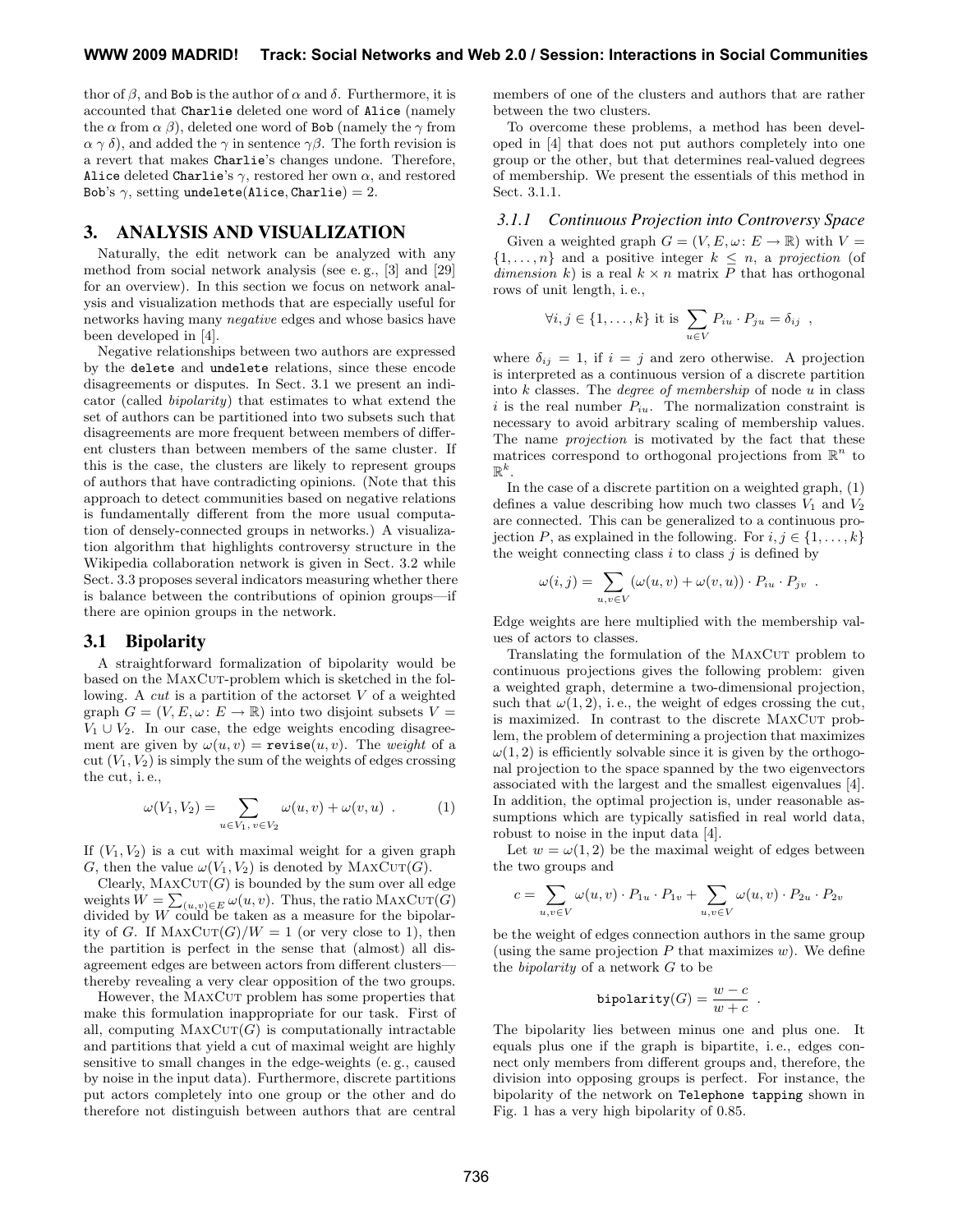The bipolarity equals zero if the graph is complete (i. e., all pairs of actors are connected) and all edges, including loops, have the same weight. In this case, the partition into two groups is completely arbitrary and does not represent opposing groups. (Actually, a random projection on a random graph would have expected bipolarity zero.) For instance, the bipolarity of the edit network on Tropical Storm Alberto (2006) shown in Fig. 2 has a low bipolarity of 0.26.

It can be shown that the bipolarity can be computed by

$$
\text{bipolarity}(G) = -\frac{\lambda_{\min}}{\lambda_{\max}} ,
$$

where  $\lambda_{\text{max}}$  and  $\lambda_{\text{min}}$  are the largest and smallest eigenvalues of G, respectively [4]. This implies an efficient computation by iterative numerical algorithms.

#### *3.1.2 Logarithmic scaling of the edge-weights*

Computing the bipolarity as it has been outlined above is, without further pre-processing, only appropriate for graphs whose edge weights do not differ dramatically. Since most edit networks have a distribution of edge weights which is extremely skewed (more precisely, most edges have very small weights and few edges have very large weights), we need to normalize the edge weights before computing the optimal projection and bipolarity. In fact, without prior normalization the bipolarity indicator would effectively estimate only the bipolarity of the small subnetwork that is induced by the few edges with the highest weights. All authors that are not incident to the strongest edges (i. e., the vast majority of authors) would get membership values close to zero and, therefore, the structure of the largest part of the network would be ignored.

To deal with the heavily skewed distribution of edge weights, we use edge-weights

$$
\log(1+\omega(u,v))
$$

instead of  $\omega(u, v)$  = revise $(u, v)$ . In the whole article, we always applied this logarithmic scaling before computing the optimal projection and bipolarity, even if not stated explicitly. The observed effect of this normalization is that the bipolarity decreases on most networks.

## 3.2 Visualizing Edit Networks

The degrees of membership of authors to two opposing groups, as defined in Sect. 3.1.1, could directly be taken as coordinates to draw the edit network. Authors that are strong members of the first group are then drawn far on the (say) left-hand side, authors that are strong members of the second groups are drawn far on the right-hand side, and authors that are members of both groups are drawn in the middle. This yields exactly the visualization method developed by [4]. However, the coordinates given by the membership values yield a good drawing only if the network has high bipolarity (see [7]). A slightly different method for computing the coordinates that can deal with more general (i. e., not only with bipolar) conflict structures has been proposed in [6, 7] and will be sketched below.

Graph layouts that are based on eigenvectors are frequently proposed in various application scenarios and—dependent on the chosen objective criterion—use different matrices associated with graphs, among others the adjacency matrix, Laplacian, or modularity matrix. Taking the eigenvectors of the adjacency matrix that have the lowest eigenvalues is

a well established choice if strongly connected nodes should be separated (as in our case). An outstanding paper for this approach (although it deals with graph partitioning, rather than graphdrawing) is the work of Alon and Kahale [2].

The coordinates that are determined by the following algorithm can be shown to interpolate smoothly between, e. g., bipolar and three-polar conflicts, see [6]. Let A be the real matrix whose rows and columns are indexed by the authors and whose entry in row  $u$  and column  $v$  equals  $\log(1+\omega(u,v)) + \log(1+\omega(v,u)).$ 

- 1. Compute the two minimal (negative) eigenvalues  $\lambda_{\min}$ and  $\lambda'_{\min}$  of A together with (orthogonal and normalized) eigenvectors  $x$  and  $y$ .
- 2. The horizontal  $(x-)$  coordinates of authors are directly given by the vector x. The vertical  $(y-)$  coordinates are given by  $y \cdot \frac{\lambda'_{\min}}{\lambda_{\min}}$  (i.e., y scaled with the ratio of the next-to-minimal eigenvalue divided by the minimal eigenvalue).

The so-defined coordinates of authors are centered around the origin in two-dimensional space. Since the images are more crowded in the center than on the periphery, we rescale the distance from the origin  $r_u = \sqrt{x_u^2 + y_u^2}$  of author u by assigning coordinates

$$
(x_u, y_u) \cdot \frac{\sqrt{r_u}}{r_u} \ ,
$$

instead of  $(x_u, y_u)$ . The choice of the square-root is clearly motivated by the fact that the area of a two-dimensional circle grows quadratically with its radius.



Figure 3: edit network associated with the page on Telephone tapping with actor size proportional to the authorship attribute. This network is extremely imbalanced in this respect.

An author  $u$  is drawn at the coordinates defined above as an ellipse whose area size is proportional to  $\text{activity}(u)$ . The ratio revisor(u) divided by revised(u) is proportional to the height/width-ratio of the ellipse, so that actors that frequently revise others but are not revised themselves are shown as high and narrow. If netaddedratio(u) is close to one (i.e., if u mostly add or restores text), then u is drawn in bright color, if it is close to minus one (i.e., if  $u$ ) mostly deletes text), then  $u$  is drawn dark, and if  $u$  equally adds and deletes (netaddedratio close to zero), then u's color is in between. The edges are drawn as grey lines with darkness and width proportional to their value of the revise attribute. Normally, we draw only the edges with highest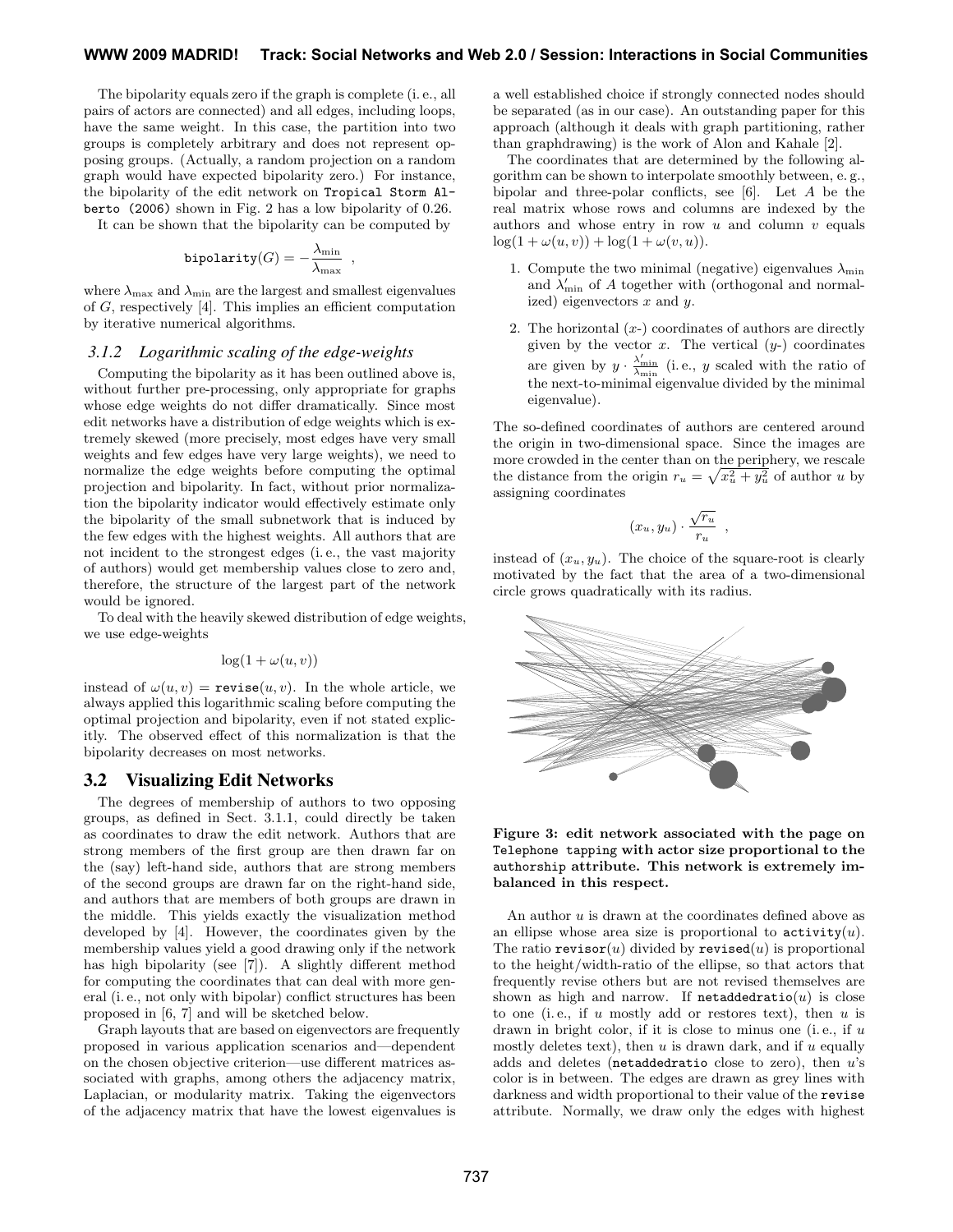weights. Example-images of edit networks, visualizing the various characteristics of authors, are given in Fig. 1 and Fig. 2.

Naturally, other characteristics can be highlighted in the network images. For instance, Fig. 3 shows the same network layout as Fig. 1 but where the actors are drawn as circles whose area is proportional to the number of words they have written in the current version of the page on Telephone tapping. As it can be seen, the text has been written by only a few authors and, in addition, these do almost all belong to the group on the right-hand side. According to the authorship balance indicator, defined in Sect. 3.3.2, this network is very imbalanced. Actually, its authorship balance is only 0.1 indicating that one group has authored ten times more text than the other.

# 3.3 Further Structural Indicators

#### *3.3.1 Partitioning Authors into Opposing Groups*

The continuous assignment of authors to opposing groups can be turned into a discrete partition, as it is explained in this section. A discrete partition is necessary, for instance, if we want to determine whether one of the two opposing groups has authored more of the text than the other, or whether one group consists mostly of deleters and the other of authors that mostly add or restore text. The local optimization algorithm that we describe in the following is quite established, for instance, in generalized blockmodeling [10].

We determine an initial partition  $(V_1, V_2)$  of the authorset  $V$  by making use of the graph's eigenvector  $x$  associated with the smallest (most negative) eigenvalue. More precisely, we put an author  $u$  into  $V_1$  if the  $u$ 'th coordinate of  $x$  is bigger than zero, otherwise we put u into  $V_2$ . (Of course, there is no meaning associated with what is the first and what is the second group.) The value induced by this initial cut  $(V_1, V_2)$ is given by  $(1)$ .

This initial partition is improved in a series of local optimization steps. The *neighborhood* of a partition  $(V_1, V_2)$  is defined to consist of all partitions that can be obtained from  $(V_1, V_2)$  by one of the following two operations

- move one author from its class to the other;
- swap two authors that are in different classes.

We compute the cut-value of all partitions in the neighborhood of the current partition  $(V_1, V_2)$  and, if an improvement is possible, we change  $(V_1, V_2)$  to the partition that yields the largest improvement. This step is repeated until no further improvement is possible.

Similar to the bipolarity, the computed cut yields an index encoding to what extent the two groups of authors disagree. More precisely, let  $w = \omega(V_1, V_2)$  denote the cut-value for the computed partition  $(V_1, V_2)$ , as it has been defined in (1) and let

$$
c = \sum_{u,v \in V_1} \omega(u,v) + \sum_{u,v \in V_2} \omega(u,v)
$$

denote the aggregated weight of edges within the classes. The ratio

$$
\text{Cut}(G) = \frac{w - c}{w + c}
$$

operationalizes the same concept as  $\text{bipolarity}(G)$  and is normalized to the same interval  $[-1, 1]$ . It equals one if the network is bipartite, i. e., all disagreement edges connect authors from different groups. It should be noted that the algorithm described above is only a heuristic and not guaranteed to yield the partition with the highest cut value.

#### *3.3.2 Measures of Balance*

Having computed the partition  $(V_1, V_2)$ , we can define several measures that characterize whether the network is balanced (i. e., both groups have similar characteristics with respect to the attributes defined in Sect. 2.2) or imbalanced.

Let  $(V_1, V_2)$  be the partition of authors into opposing groups and define group-authorship values by

$$
a_i = \sum_{u \in V_i} \text{authorship}(u) , \qquad (2)
$$

for  $i = 1, 2$ . The *authorship balance* of the edit network is defined to be  $\texttt{autbalance}(G) = \min(a_1, a_2) / \max(a_1, a_2)$ . This value equals one if both groups have authored equally many words and it equals zero if one group has written the whole text of the current page.

Figure 3 visualizes the authorship attribute for the edit network associated with the page on Telephone tapping. As it can be seen, almost all dominant authors belong to the group on the right-hand side. The authorship balance of this network is 0.1 indicating that one group has authored ten times more text than the other.

Similar to the authorship balance, it can be computed whether the network is balanced with respect to any other characteristic of the authors. For instance, it can be determined whether one of the two groups does all the deletionedits and the other all the adding and restoring of text. The node colors in Fig. 1 show that the page on Telephone tapping is also very imbalanced in this respect.

#### *3.3.3 Consistency of Positive Edges*

In contrast to the negative disagreement edges that are given by the attribute  $revise(u, v)$ , high values of the attribute  $\texttt{restore}(u, v)$  indicate a positive relationship from u to v. If the two opposing groups  $(V_1, V_2)$  computed in Sect. 3.3.1 really represent contradicting opinions, we expect that positive edges are mostly between members of the same group. The following indicator estimates to what extent this property holds.

Let

$$
c = \sum_{u,v \in V_1} \texttt{restore}(u,v) + \sum_{u,v \in V_2} \texttt{restore}(u,v)
$$

be the aggregated weight of positive edges within the groups and

$$
w = \sum_{u \in V_1,\, v \in V_2} \texttt{restore}(u, v) + \texttt{restore}(v, u)
$$

be the aggregated weight of positive edges between the groups. The ratio

$$
\texttt{grouprestore}(G) = \frac{c - w}{w + c}
$$

is normalized to the interval  $[-1, 1]$ . It equals 1 if all restore-edges are within the groups, i. e., if no author restores text from an author of the other group, indicating contradicting opinions. It equals 0 if the restore-edges are independent on the group membership, indicating that the two groups do not have contradicting opinions.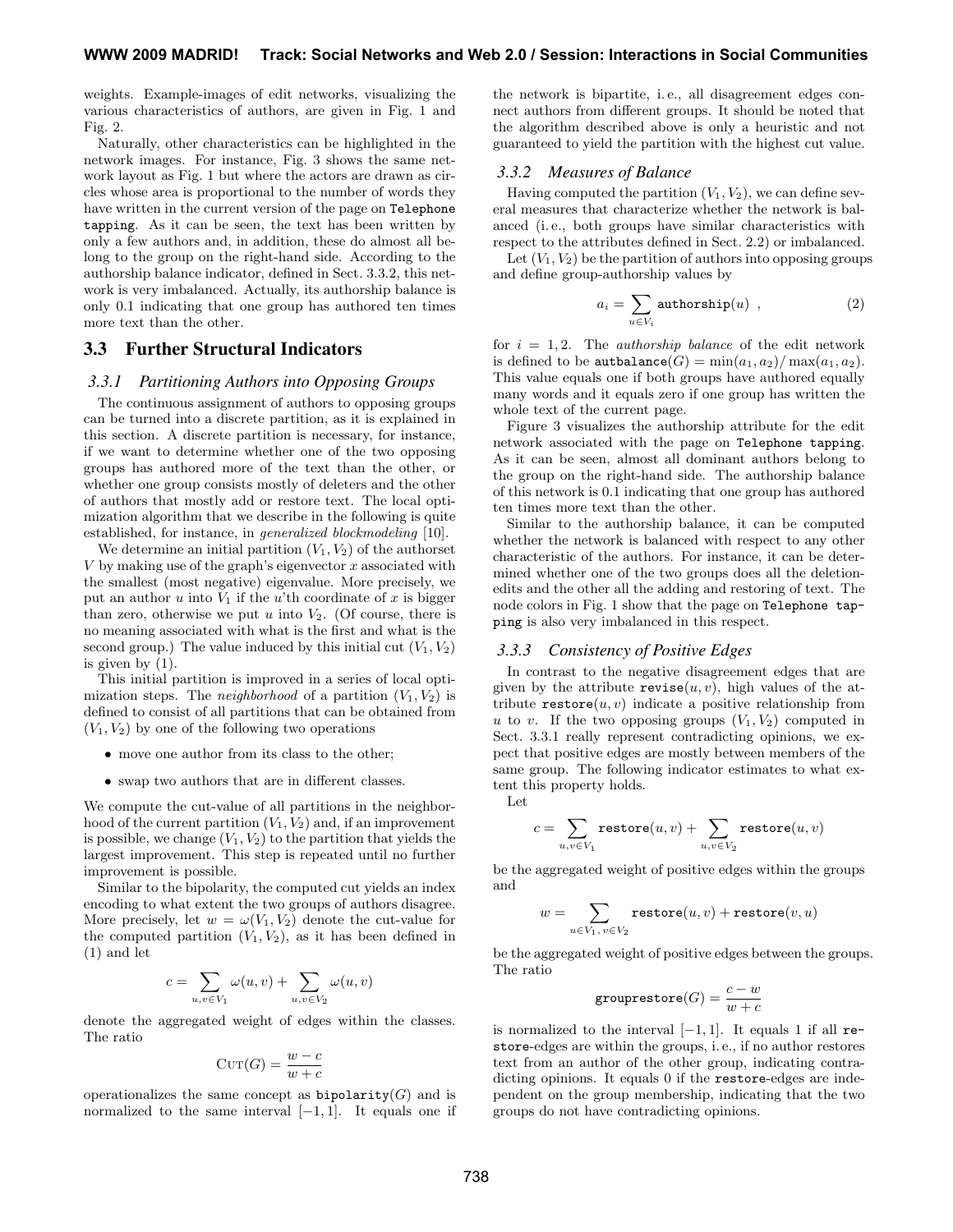## 4. STRUCTURE AND OUTCOME

In this section we want to explore whether articles that are labeled differently typically exhibit a different collaboration structure. Note that it is not our intention here to design a method that predicts featured or controversial article status. Rather, the analysis here provides preliminary results that structural parameters of the edit network are correlated with article labels assigned by Wikipedians. This suggests that it matters how the author community collaborates.

#### 4.1 Case Selection and Results

To test whether high values of the bipolarity indicator point to controversy in authors' opinions, we computed the bipolarity of articles linked from the page Wikipedia:List of controversial issues, with our hypothesis being that bipolarity is high on those controversial articles and lower on non-controversial ones. However, the selection of noncontroversial articles is more involved due to the extreme skewedness of various distributions over the Wikipedia database.

As a matter of fact, the vast majority of articles is not labeled as controversial, is very short, and has very small numbers of authors and revisions. Thus, one could argue that the vast majority of articles is not labeled as controversial just for the reason that these pages have not yet received enough attention for any controversy to emerge. To compare controversial articles with non-controversial ones that did receive enough attention, we have chosen so-called featured articles which are listed on the page Wikipedia:Featured articles.

From both sets, controversial and featured, we have chosen a random sample of 60 articles and downloaded their complete history in March 2008. We computed for each of these 120 articles the associated edit network and the network parameters bipolarity, grouprestore, and autbalance defined in Sect. 3. These parameters are averaged over the sample of featured articles and over the sample of controversial articles; the results are shown in Table 2 (estimated standard errors in brackets).

Table 2: Estimated mean and standard errors of structural network parameters for featured (F) and controversial (C) articles; the last row gives the significance level of the mean values being different.

|                  | bipolarity  | grouprestore | autbalance  |
|------------------|-------------|--------------|-------------|
| $_{\rm F}$       | 0.60(0.022) | 0.71(0.045)  | 0.20(0.032) |
| C                | 0.72(0.022) | 0.79(0.026)  | 0.29(0.033) |
| $\boldsymbol{p}$ | ${}< 0.01$  |              | < 0.1       |

#### 4.2 Discussion

The bipolarity index of controversial articles is significantly higher than the bipolarity of featured articles. Thus, the controversy of topics is indeed reflected in the edit behavior on the associated Wikipedia article. The grouprestore indicator is also higher for controversial articles (although not significantly), indicating that authors are more likely to restore text written by authors in their own group. This suggests that for controversial articles the two computed groups indeed represent contradicting opinions, while the opposition is less clear for featured articles.

The autbalance indicator is higher for controversial than for featured articles, i. e., the amounts of text written by the two groups differ less for controversial articles. This could be explained by the reasoning that the authors of controversial articles indeed try to include both points of view. Seen from a different angle, no group succeeds entirely in erasing all edits of the other group. On the other hand, in high-quality articles most readers can accept the facts stated on the page and, therefore, fewer authors try to delete the text of the dominant authors and fewer authors feel that they have to add their own point of view for balancing opinions. It has to be validated in future research whether this reasoning can also be empirically supported.

It should be noted that the bipolarity and grouprestore index—although varying in the expected direction are quite high for both controversial and featured articles. We hypothesize that this is due to the fact that controversial articles but also featured articles are often the target of vandalism. Vandalism, such as mass-deletions or insertion of vulgarities, is normally reverted afterwards which induces a bipartite structure between vandals and vandal-fighters. It will be addressed in future research whether removing vandals from the edit network gives even better insight into opinion-triggered controversies.

## 5. CONCLUSION

In this paper we have defined edit networks to encode the collaborative work of open content production communities, such as Wikipedia. An edit network summarizes the work of individual authors as well as positive and negative interaction among authors. Information about individual authors reveal the roles that users play during article writing; for instance, it shows which users are the providers of content and which users fulfill a control-function by watching the page and reverting edits that they do not approve. Coding the edit interaction among users enables us to spot pairs of users who erase each others' edits and pair of users who prevent each others' edits from being deleted.

A convenient approach for qualitative exploration of edit networks is enabled by adequate visualization techniques. The generated images give a good overview over the distribution of editor roles in the community, for instance, they show which are the most active authors and whether there are editors particularly focused on deletion or restoration of content. The network images also show that the global collaboration structure of some pages indeed differs dramatically (compare Fig. 1 and Fig. 2) and that some networks are very imbalanced with respect to which group provides the content (Fig. 3).

Quantitative indicators for the network structure that are proposed in this paper assess whether the author community partitions into poles of opinion and, if so, whether the contributions of these groups are balanced. We have shown that articles of different quality differ on average in their structural parameters. Naturally, analysis of the edit network is not bounded to the computation of opposing groups, but many more methods from social network analysis can be fruitfully applied.

In future work we plan to analyze how edit networks evolve over time. For instance, it would be interesting to know about the collaboration structure of an article before it gets featured (being the time when the high-quality edits are performed). Exploratory dynamic analysis could be done by animated visualization showing when users become active and how controversies evolve and fade out over time.